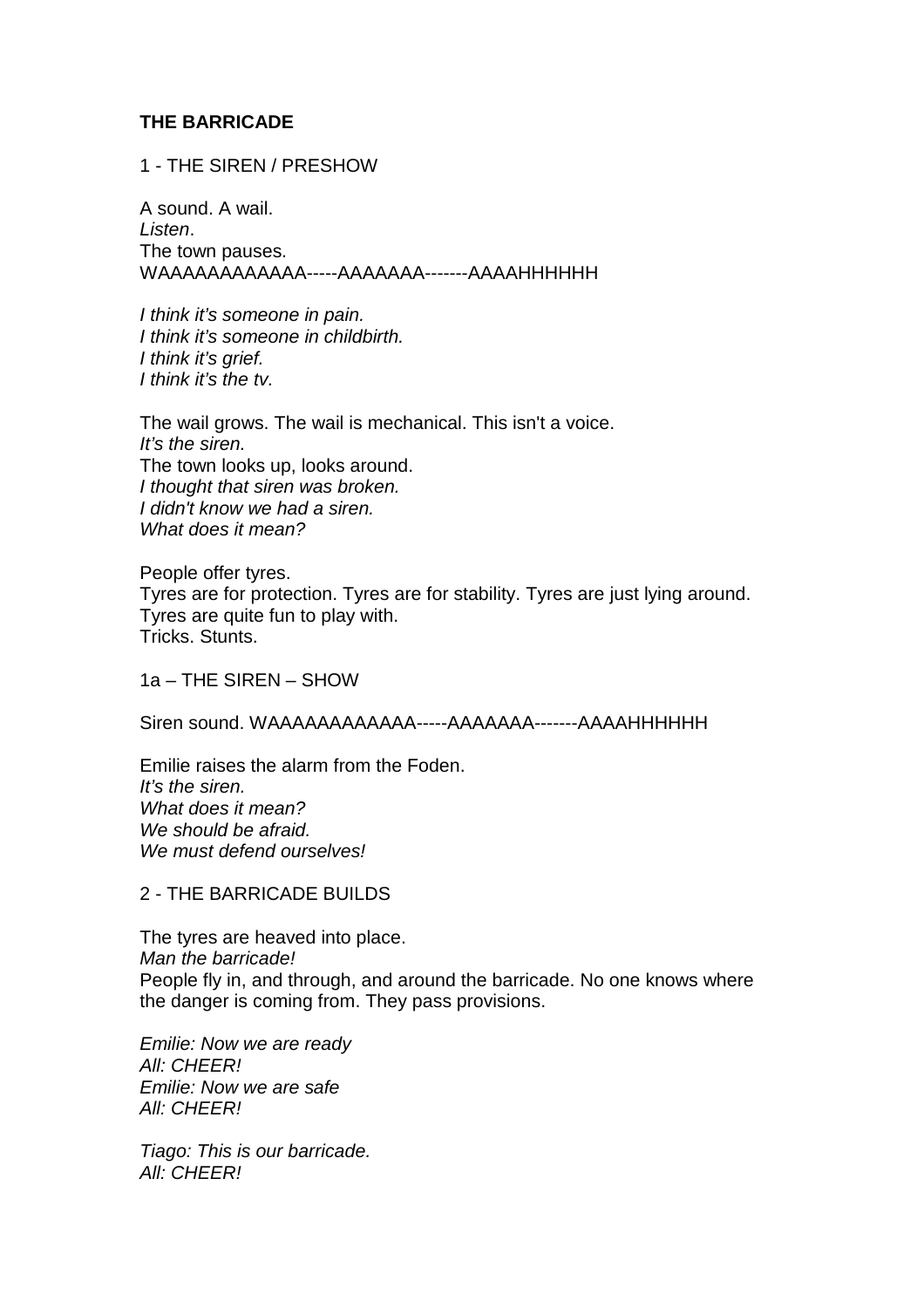But then the SIREN comes again.

WAAAAAAAAAAAA-----AAAAAAA-------AAAAHHHHHH

Everyone falls, and everyone hides.

## 3. EVERYTHING IS FINE

.

Into this, a man arrives: Duncan on Foden He has a megaphone and an entourage in black coats

Duncan: Do not be alarmed at the siren. He is translated into 3 languages. Duncan: I understand your fear. He is translated. Duncan: But this is all perfectly normal. He is translated Duncan: Everything is fine. He is translated

Duncan: (Still being translated) The siren has stopped now. You can forget it happened. The barricade can be removed. We do not need the barricade. It is in the way. Everything is fine.

The people in black coats appear everywhere. They dismantle the tyre wall.

## 4. EVERYTHING IS NOT FINE

Some start dismantling the barricade. But from a pile of tyres, Alice emerges with a newspaper. Alice: Wait! She is reading intently. Everyone looks. Alice: Have you read this? No one has. Everyone looks for a newspaper and reads.

Alice: Everything is not fine! Panic The Man: Everything is fine. Alice: Everything is not fine! The Man: Everything is fine. Alice: I have read the newspaper and everything is not fine! The Man: Then don't read the newspaper.

Bungee jump confiscation of the newspapers. Flying stormtroopers.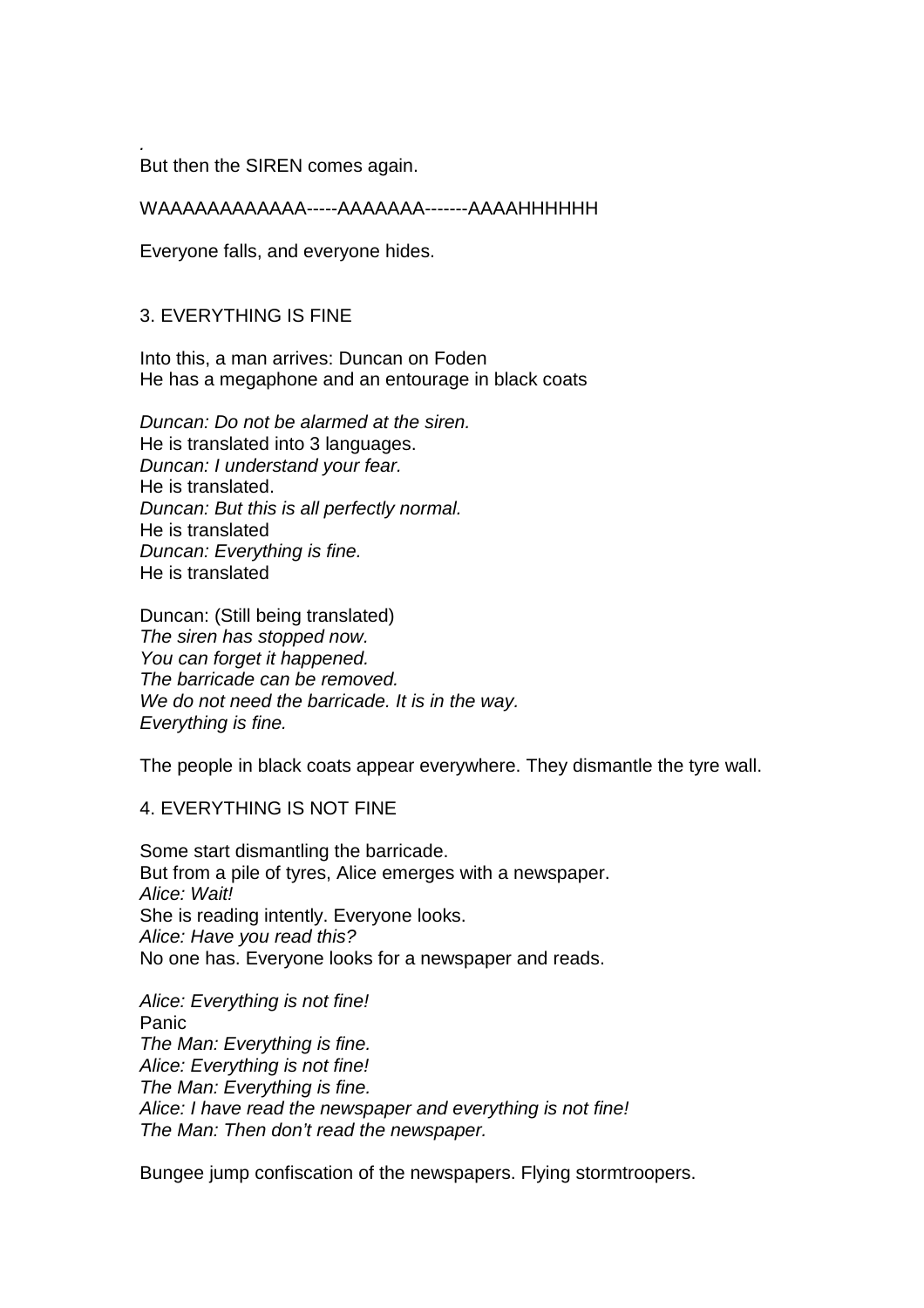The papers are stolen, scrunched, shredded. And soon, no one has a newspaper anymore. Duncan says:

I understand your fear. But there is no news. Everything is fine. Go back to your homes. Live your lives. Find your loved ones. And tell them: Everything is fine.

#### 5. GO HOME AND LIVE YOUR LIVES

The barricaders try to take their tyres home. Breakdancers and hiphop dancers block their path. Gymnasts block their path. Majorettes block their path. Everyone weaves in and out and gets in each other's way. An acrobatic journey of obstruction with tyres.

They remember the things they need to do. They weave in and out and get in each others way. A journey of obstruction with tyres and text.

As the chaos builds and flows. Two people on tyres swing towards each other (Alice and Ellis). The tyre obstacles become a staircase.

Annabel appears hula hooping. Others too. Annabel climbs the staircase while hula hooping.

Emilie: Annabel wants to reach the top But some days.. She feels she's running around in circles More and more steps to climb More and more plates to spin

Annabel is always smiling But it hurts.

Others throw hoops. Annabel keeps them spinning.

And then suddenly, the siren again. WAAAAAAAAAAAA-----AAAAAAA-------AAAAHHHHHH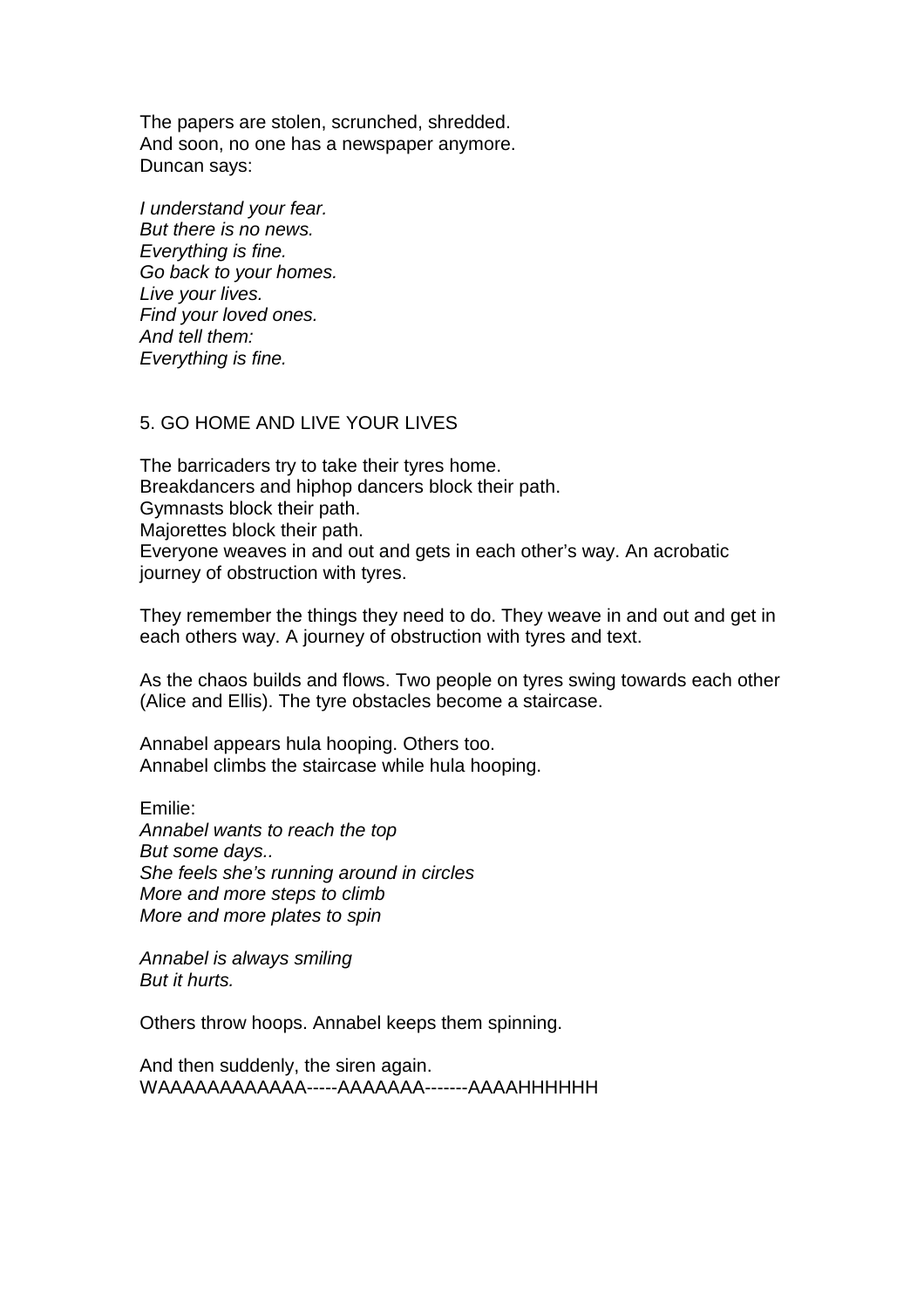#### 6. WE MUST GET HIGHER

Everything stops.

All: What is coming? Massi: Felipe! Find out! Felipe: No, no, I don't want to. All: Come on!

He is on top of the tower.

Emilie: Felipe has trained five hours a day every day for ten years to be our lookout. What can you see, Felipe? Felipe: It's too high. All: Go higher, Felipe, go higher.

He goes higher. He handstands. He comes down.

Emilie: Did you see an approaching army? Felipe: No. All: Then go higher.

He goes higher. He handstands a second time.

Emilie: Did you see an earthquake out to sea? Felipe: No. All: Then go higher.

He goes higher. He handstands a third time.

Emilie: Did you see a nuclear explosion Felipe: No. All: Then go higher.

He goes higher. He handstands a fourth time

Emilie: Did you see a deadly virus? Felipe: No. All: Then go higher.

He goes higher.

Emilie: Did you see a terrorist plot? Felipe: No All: Then go higher

Emilie: Only two people in the world can do this, and one of them is our lookout.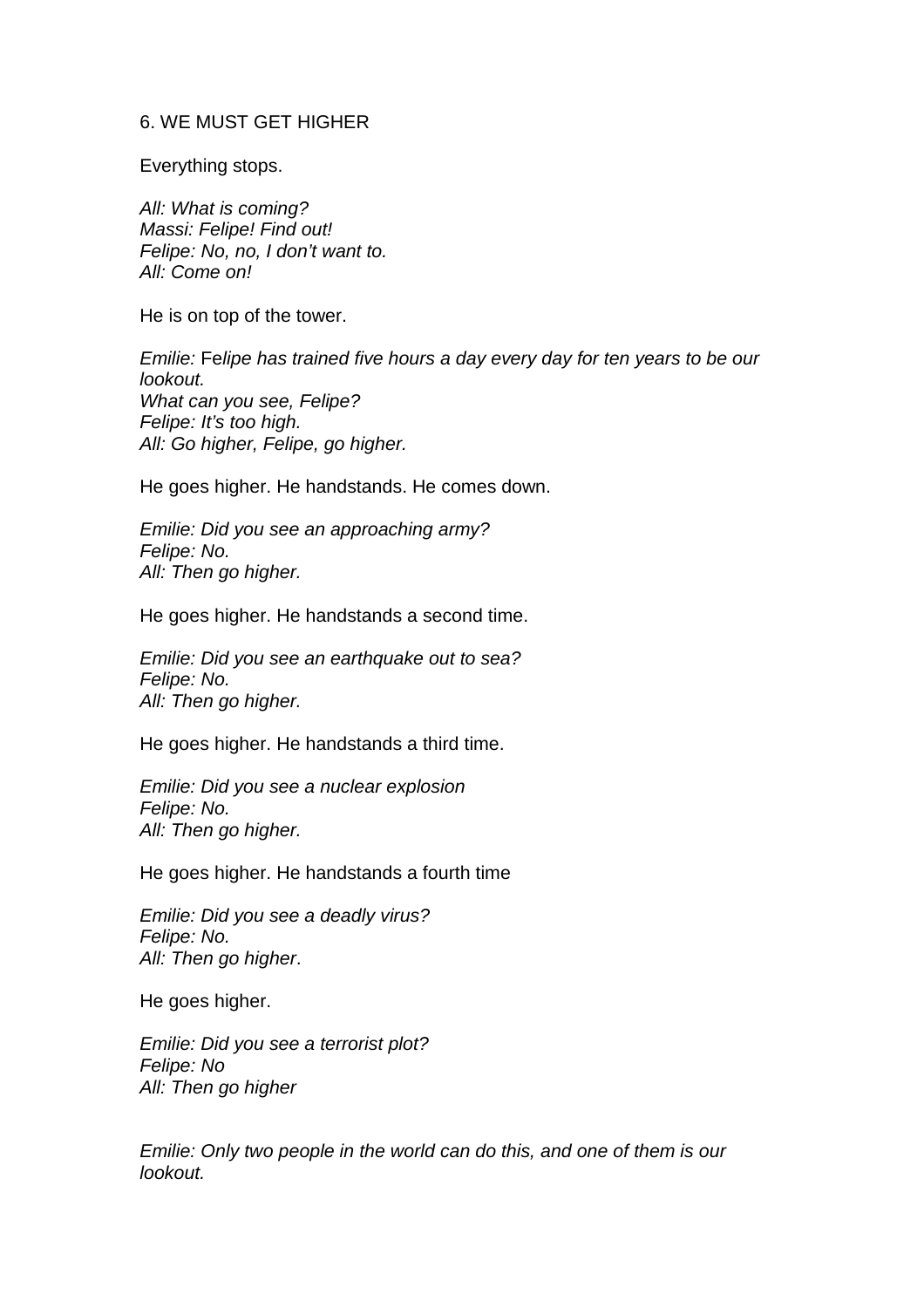He performs his last impossible handstand

Emilie: What did you see? Felipe: Nothing.

Beat. Everyone. All: Let me see!

Into:

#### 7. WE ALL MUST GET HIGHER

Everyone climbs the ladders.

We want to climb but its scary We want to dream but its dangerous We want to hope but its pointless We want to trust but its hard

Paul's ladder is spinning.

No one is holding his ladder!

#### 8. THE MAN IN THE WIND

Paul spins. Twists. Hangs. Flies.

And as he flies. The stormtroopers gather. And they watch. And they inhabit a wall in the barricade made of tyres. And it's between Alice and Paul.

And as Paul spins to finish. The siren is heard.

## WAAAAAAAAAAAA-----AAAAAAA-------AAAAHHHHHH

## 9. LET ME THROUGH!

Alice is blocked:

Alice: Let me through. Duncan: Everything is fine. Alice: I need to get through. Duncan: Stay where you are, everything is fine. Alice: I won't stay where I am.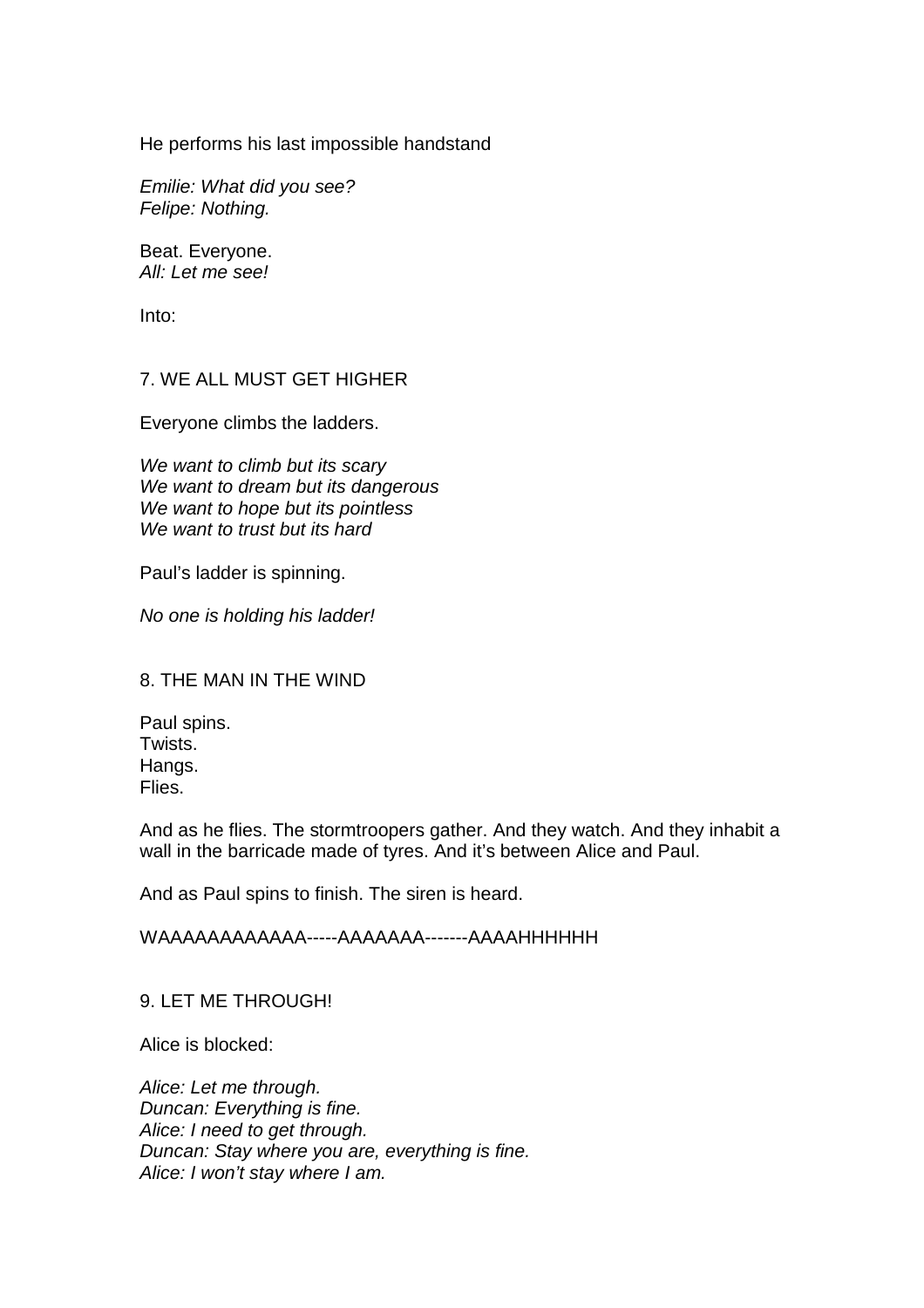Duncan: This is for your own safety, everything is fine. Alice: Everything is not fine!

And on the barricade above:

## 10. THE RAGE

Emilie shouts at the stormtroopers, and at everyone, from her Chinese poles.

They say it's fine but they hit us! She falls. They say it's fine but they kick us! She falls. They say it's fine but they throw us to the ground! She falls. They say it's fine but they burn our houses! She spins around her house. And it is not fine. We must fight!

She gets out her sword and she fights. And as she fights. The fires start. And everyone fights. Ellis and Tiago must escape from their cell There is a war. And the barricade burns. Smoke. Tear gas.

#### 11. THE END OF THE RAGE

And then everyone tires of the war. They don't know what to do. It is cold.

Alice: Did we win?

Tiago clinging to the rigging and whimpering. Massi goes to his rescue.

Massi; Everything is fine Tiago: Everything is not fine Massi: Everything is fine Tiago: OK

He falls, it's funny. He falls again. And again.

Emilie: Now the fires are out, my hands are numb, I cannot grip. My feet are numb, I cannot climb.

More business on the Korean cradle

Duncan: There are coats. Big Coats. They are warm.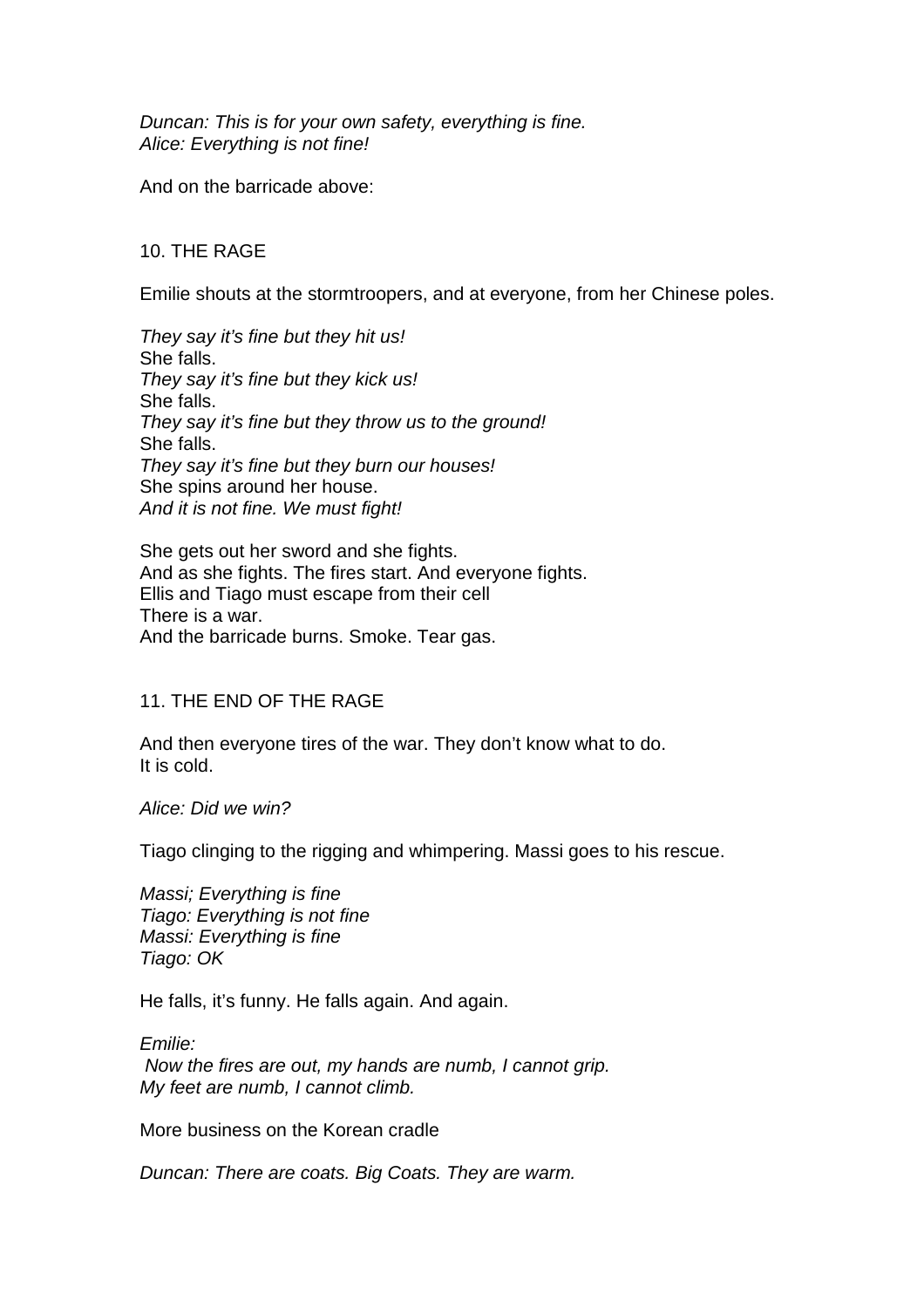Annabel finds a black coat and covers her. Others find coats and put them on.

Duncan: The coats of dead soldiers. Alice: Now we look like soldiers. Duncan: Maybe we are soldiers.

They skip, play, pretend to be bats. They play ball with a helmet.

Duncan finds a shred of newspaper. He scrunches it into a ball and throws it. A newspaper fight.

Alice and Annabel appear on the cloud swing.

A scrunched up newspaper fight. In the air. Duncan commentates.

A cloud swing duet

And then the siren again.

WAAAAAAAAAAAA-----AAAAAAA-------AAAAHHHHHH

12. WELL IF WE'RE GOING TO DIE ...

They stand together and wait. Chris appears on the tightrope. He walks precariously across.

Well if we're going to die. I just wanted to apologise. For the things I've done. Sorry for the things I broke. Sorry for the pain I caused. Sorry for not making a stand. I'm making a stand now.

He drops from the wire.

13. SO NOW WE'RE READY

The siren again. The tightwire is taken down.

Everyone is ready. They dance. Ladders rise.

Emilie We don't know what's coming